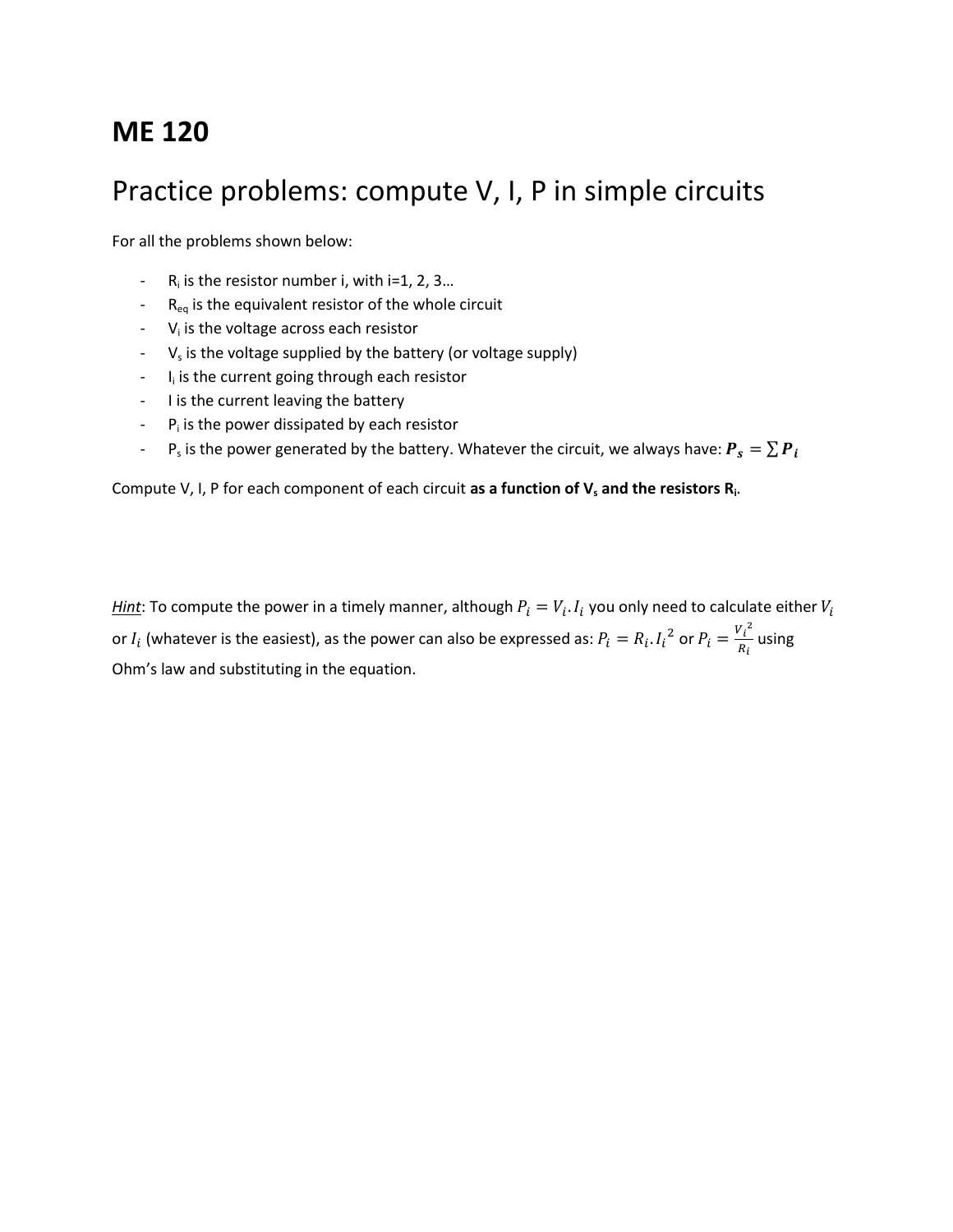## **1. 2 resistors in series**



 $R_{eq} = R_1 + R_2$ 

a) Let's compute the current through each component:

First, let's find I. We need to express the current as a function of  $V_s$  and the resistors R<sub>i</sub>. Using Ohm's law across the battery,

Therefore 
$$
I = \frac{V_s}{R_{eq}} = \frac{V_s}{R_1 + R_2}
$$

$$
I = I_1 = I_2
$$
. Therefore  $I_1 = I_2 = \frac{V_s}{R_1 + R_2}$ 

#### b) Let's compute the voltage across each component:

We already have  $V_s$ , as it is a given. Now, to find  $V_i$  across each resistor:

Using Ohm's law for each resistor ( $V_i = R_i$ .  $I_i$ ) and substituting for  $I_i$  using the equation in a), we have:

$$
V_1 = R_1 \cdot I_1 = R_1 \cdot I = R_1 \cdot \frac{V_s}{R_1 + R_2}
$$
 and

$$
V_2 = R_2 \cdot I_2 = R_2 \cdot I = R_2 \cdot \frac{r_s}{R_1 + R_2}
$$

We can check that we have Kirchoff's voltage law:  $V_s = V_1 + V_2$ 

#### c) Let's compute the power generated by the battery and the power dissipated by each component:

Power generated by the battery:  $P_{\rm s} = V_{\rm s}$ .  $I = V_{\rm s}$ .  $\frac{V_s}{R_1 + R_2} = \frac{{V_s}^2}{R_1 + R_2}$ R

Power dissipated by each resistor:

We can express the power for each resistor in different ways using P=VI and V=RI.

For  $R_1$ :  $P_1 = V_1$ .  $I_1 = R_1$ .  $I_1^2 = R_1$ .  $I^2$ 

We have already computed *I*, and we find:  $P_1 = R_1 \cdot \left(\frac{V_1}{P_1}\right)$  $\frac{V_s}{R_1+R_2}\bigg)^2$ .

Using the same logic,  $P_2 = R_2 \cdot \left(\frac{V_2}{R_1}\right)$  $\frac{V_s}{R_1+R_2}\bigg)^2$ . We can now verify that  $P_s = P_1 + P_2$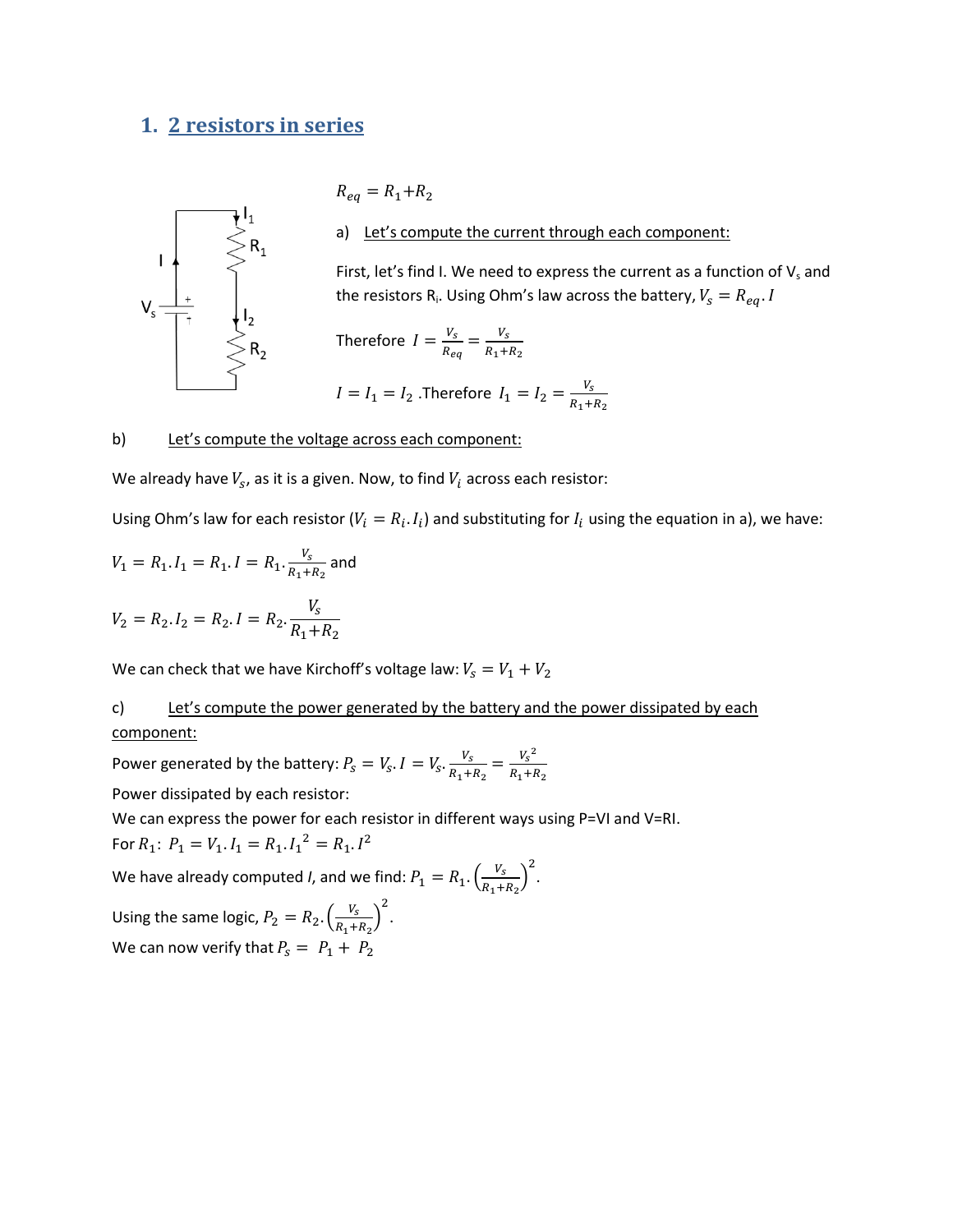## **2. 2 resistors in parallel**



b) Let's compute the current through each component:

For the resistors, using Ohm's law for each component  $(I_i = \frac{V}{R_i})$  $\frac{v_i}{R_i}$ ) and substituting for  $V_i$  using the equation in a), we have:

$$
I_1 = \frac{V_1}{R_1} = \frac{V_s}{R_1}
$$

$$
I_2 = \frac{V_2}{R_2} = \frac{V_s}{R_2}
$$

For the battery:  $I = \frac{V_1}{R}$  $\frac{V_S}{R_{ea}} = V_S \cdot \frac{R}{I}$  $\frac{R_1 + R_2}{R_1 \cdot R_2} = V_s \cdot \left(\frac{1}{R_2}\right)$  $\frac{1}{R_2} + \frac{1}{R_2}$  $\frac{1}{R_1}$ 

We can check that we have Kirchoff's current law:  $I = I_1 + I_2$ 

c) Let's compute the power generated by the battery and the power dissipated by each component:

Power generated by the battery:  $P_{\rm s} = V_{\rm s}$ .  $I = V_{\rm s}$ .  $V_{\rm s}$ .  $\left(\frac{1}{R}\right)$  $\frac{1}{R_2} + \frac{1}{R_2}$  $\left(\frac{1}{R_1}\right) = V_s^2 \cdot \left(\frac{1}{R_2}\right)$  $\frac{1}{R_2} + \frac{1}{R_1}$  $\frac{1}{R_1}$ 

Power dissipated by each resistor:

We can express the power for each resistor in different ways using P=VI and V=RI.

For  $R_1$ :  $P_1 = V_1$ .  $I_1 = \frac{{V_1}^2}{R}$  $\frac{{V_1}^2}{R_1} = \frac{{V_s}^2}{R_1}$  $\frac{r_S}{R_1}$ . Using the same logic,  $P_2 = V_2$ .  $I_2 = \frac{V_2^2}{R}$  $\frac{{V_2}^2}{R_2} = \frac{{V_5}^2}{R_2}$  $\frac{r_S}{R_2}$ .. We can now verify that  $P_s = P_1 + P_2$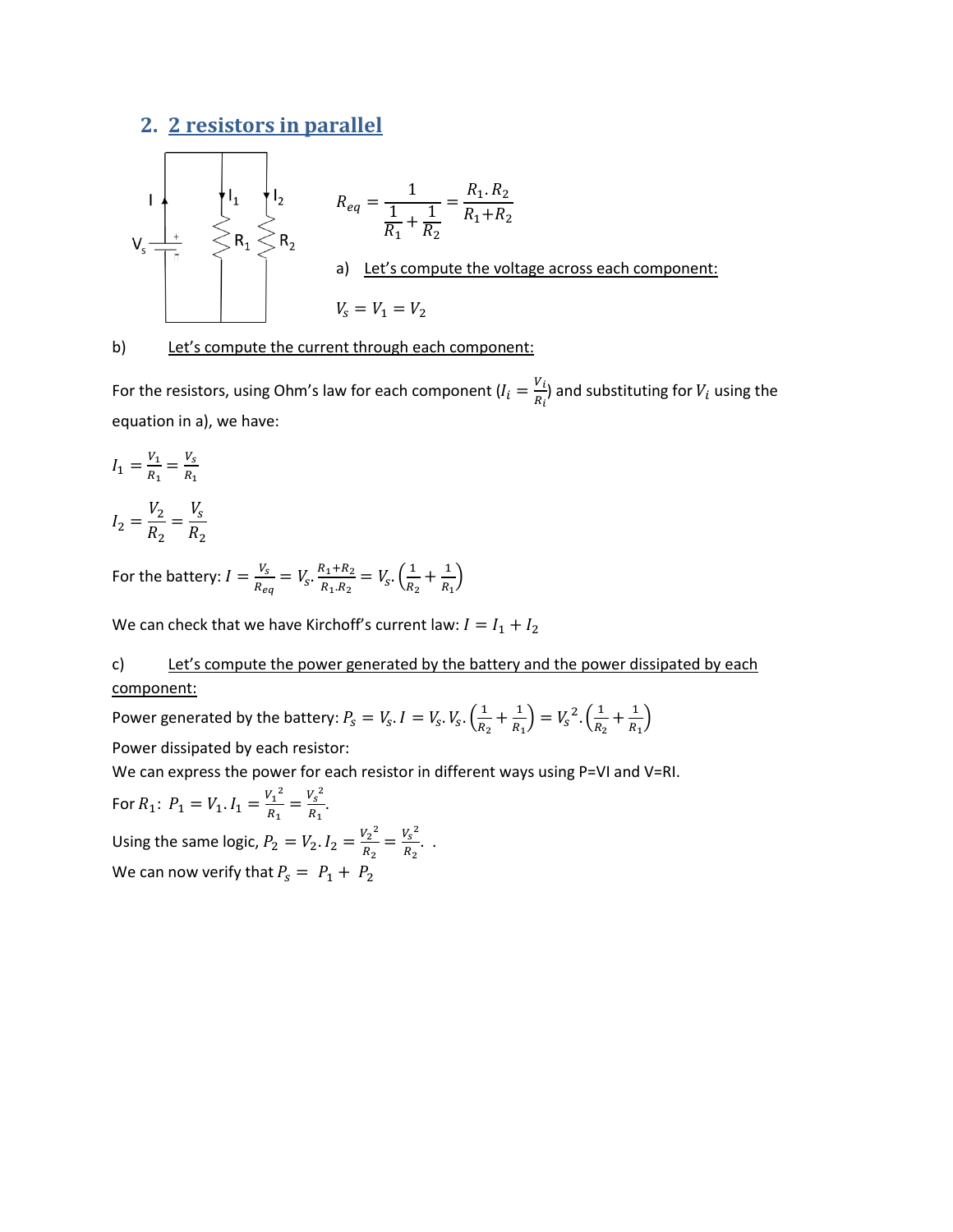### **3. 3 resistors in series**



 $R_{eq} = R_1 + R_2 + R_3$ a) Let's compute the current through each component:

First, let's find I. We need to express the current as a function of  $V_s$  and the resistors R<sub>i</sub>. Using Ohm's law across the battery,

Therefore 
$$
I = \frac{V_s}{R_{eq}} = \frac{V_s}{R_1 + R_2 + R_3}
$$
  
\n $I = I_1 = I_2 = I_3$ . Therefore  $I_1 = I_2 = I_3 = \frac{V_s}{R_1 + R_2 + R_3}$ 

#### b) Let's compute the voltage across each component:

We already have  $V_s$ , as it is a given. Now, to find  $V_i$  across each resistor:

Using Ohm's law for each resistor ( $V_i = R_i$ .  $I_i$ ) and substituting for  $I_i$  using the equation in a), we have:

$$
V_1 = R_1 \cdot I_1 = R_1 \cdot I = R_1 \cdot \frac{V_s}{R_1 + R_2 + R_3}
$$
  

$$
V_2 = R_2 \cdot I_2 = R_2 \cdot I = R_2 \cdot \frac{V_s}{R_1 + R_2 + R_3}
$$

$$
V_3 = R_3 \cdot I_3 = R_3 \cdot I = R_3 \cdot \frac{V_s}{R_1 + R_2 + R_3}
$$

We can check that we have Kirchoff's voltage law:  $V_s = V_1 + V_2 + V_3$ 

c) Let's compute the power generated by the battery and the power dissipated by each component:

Power generated by the battery:  $P_{\rm s} = V_{\rm s}$ .  $I = V_{\rm s}$ .  $\frac{V_{\rm s}}{P_{\rm s} + P_{\rm s}}$  $\frac{V_s}{R_1 + R_2 + R_3} = \frac{{V_s}^2}{R_1 + R_2}$ R Power dissipated by each resistor:

We can express the power for each resistor in different ways using P=VI and V=RI. For  $R_1$ :  $P_1 = V_1$ .  $I_1 = R_1$ .  $I_1^2 = R_1$ .  $I^2$ We have already computed *I*, and we find:  $P_1 = R_1$ .  $\left(\frac{V_1}{P_1+P_2}\right)$  $\frac{V_s}{R_1 + R_2 + R_3} \bigg)^2$ .

Using the same logic,  $P_2 = R_2 \cdot \left(\frac{V_2}{R_1 + R_2}\right)$  $\frac{V_{S}}{R_{1}+R_{2}+R_{3}}\big)^{2}$  and  $P_{3} = R_{3}.\left(\frac{V_{S}}{R_{1}+R_{3}}\right)$  $\frac{V_s}{R_1 + R_2 + R_3}$ <sup>2</sup> We can now verify that  $P_s = P_1 + P_2 + P_3$